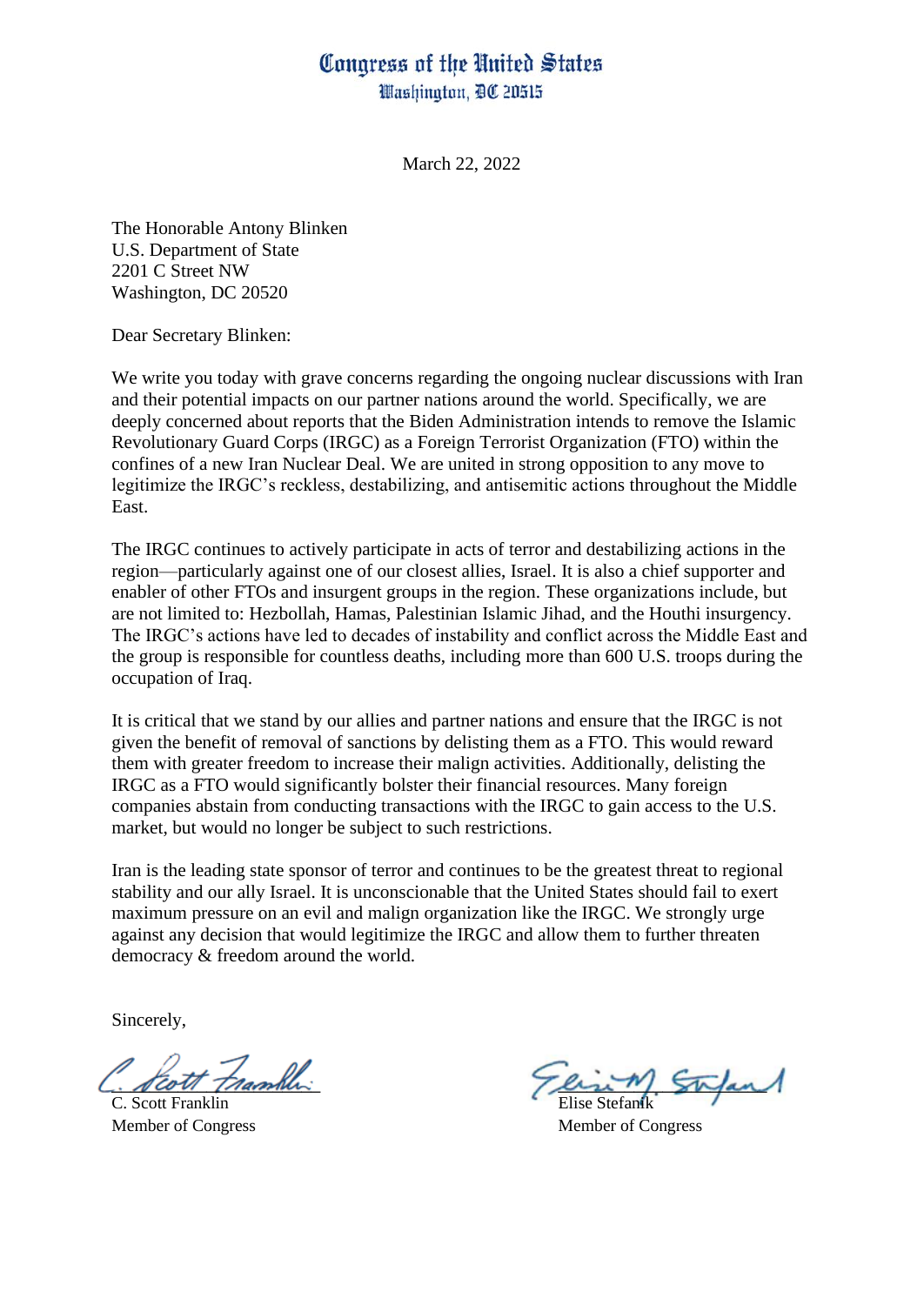in Bank

Jim Banks Dan Crenshaw Member of Congress Member of Congress

 $L$ ambsur

Doug Lamborn Kevin Hern Member of Congress Member of Congress

Bob Gibbs Brian K. Fitzpatrick

madison Cauthon

Madison Cawthorn Michael Cloud Member of Congress Member of Congress

Vern Buchanan Maria Elvira Salazar

Ted Budd Vicky Hartzler

 $mu_j \cup m_j$ 

Russ Fulcher Rodney Davis

 $\mu \sim \mu$ 

Tom McClintock Chip Roy

 $\mathcal{L} \setminus \mathcal{L}$ 

Michael Waltz David P. Joyce Member of Congress Member of Congress

 $\chi$  and  $\chi$  and  $\chi$ Scott Fitzgerald  $\mathscr{D}$  Billy Long

 $\frac{1}{2}$   $\frac{1}{2}$   $\frac{1}{2}$   $\frac{1}{2}$   $\frac{1}{2}$   $\frac{1}{2}$   $\frac{1}{2}$   $\frac{1}{2}$   $\frac{1}{2}$   $\frac{1}{2}$   $\frac{1}{2}$   $\frac{1}{2}$   $\frac{1}{2}$   $\frac{1}{2}$   $\frac{1}{2}$   $\frac{1}{2}$   $\frac{1}{2}$   $\frac{1}{2}$   $\frac{1}{2}$   $\frac{1}{2}$   $\frac{1}{2}$   $\frac{1}{2}$ 

 $\frac{1}{2}$ 

Member of Congress Member of Congress

uukun

Member of Congress Member of Congress

Wickly Maringlet

Member of Congress Member of Congress

Member of Congress Member of Congress

Member of Congress Member of Congress

Member of Congress Member of Congress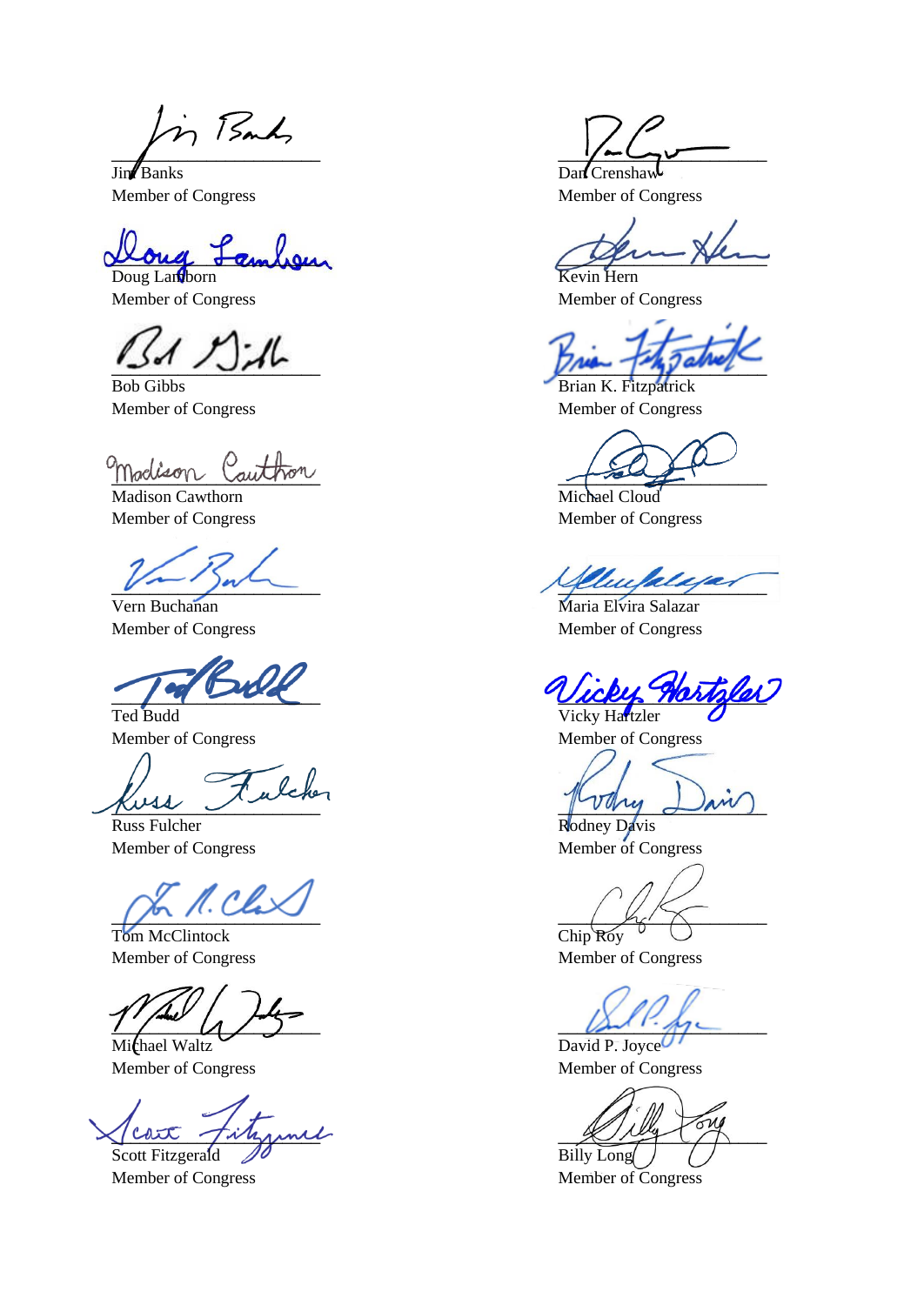Randy Weber Ben Cline Member of Congress Member of Congress

Robert B. Aderholt Darrell Issa

Nancy Mace Ralph Norman Member of Congress Member of Congress

Lee Zeldin Yvette Herrell

Member of Congress Member of Congress

 $\mu$ 

August Pfluger Take Ellzey

Guy Reschenthaler Gus M. Bilirakis

Mike Garcia **Ann Wagner** 

Member of Congress Member of Congress

Trent Kelly David Kustoff Member of Congress Member of Congress

and R. Wale

 $\frac{1}{\sqrt{2}}$ 

Member of Congress Member of Congress

 $\int \frac{\partial f}{\partial x} = \int \frac{\partial f}{\partial y}$ 

\_\_\_\_\_\_\_\_\_\_\_\_\_\_\_\_\_\_\_\_\_\_ \_\_\_\_\_\_\_\_\_\_\_\_\_\_\_\_\_\_\_\_\_\_

Member of Congress Member of Congress

processor and the processor

Jody Hice Glenn Grothman

Member of Congress Member of Congress

 $\mathscr{A}$ 

Member of Congress Member of Congress

 $\mathcal{W}$ 

avice Kusto

Andrew S. elyde<br>Andrew Clyde Company (B. M) David McKinley

Member of Congress Member of Congress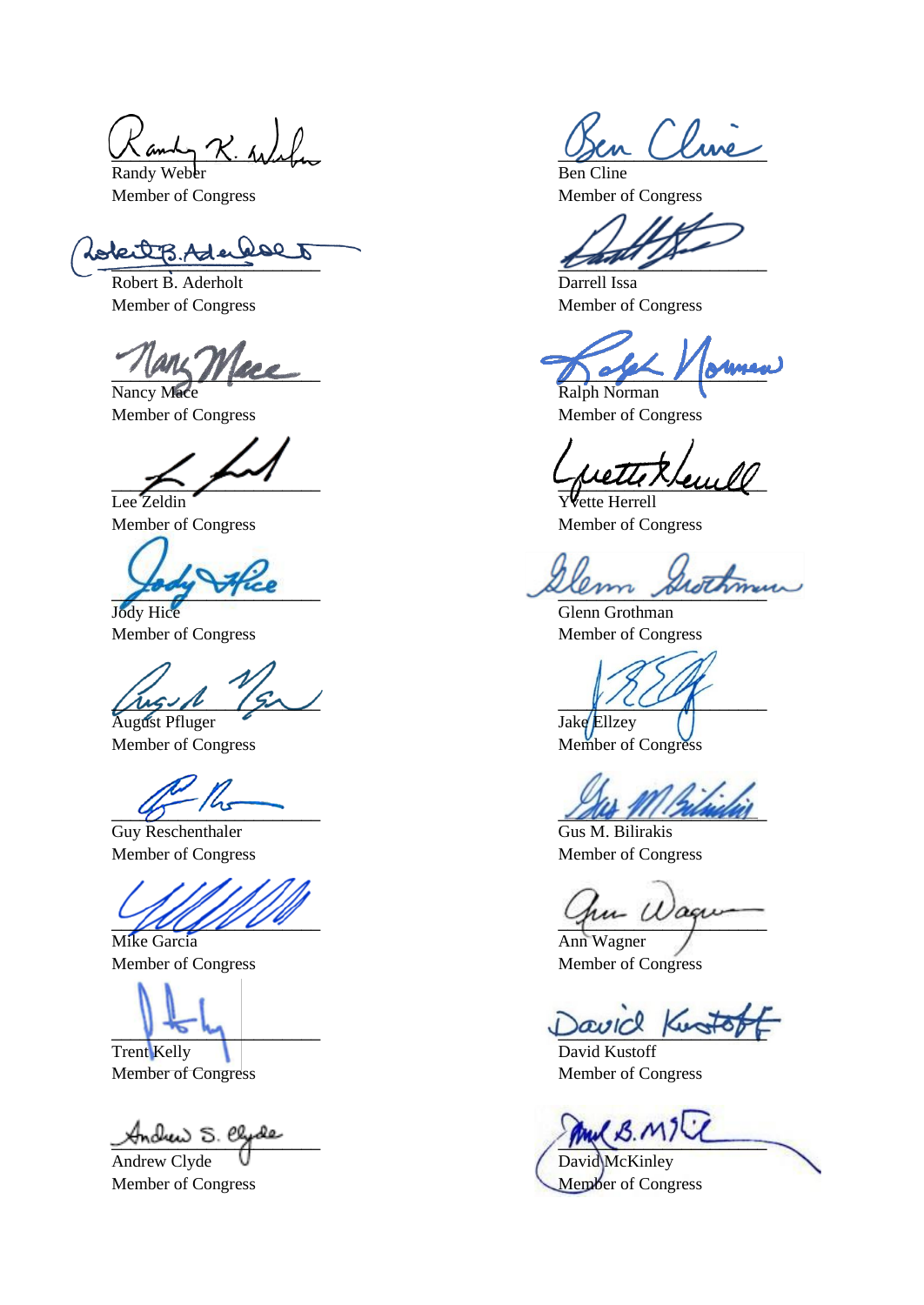$\frac{1}{\sqrt{2}}$   $\frac{1}{\sqrt{2}}$  order  $\frac{1}{\sqrt{2}}$ Member of Congress Member of Congress

 $\frac{1}{\sqrt{2}}$ Steven Palazzo CO Rob Wittman

\_\_\_\_\_\_\_\_\_\_\_\_\_\_\_\_\_\_\_\_\_\_ \_\_\_\_\_\_\_\_\_\_\_\_\_\_\_\_\_\_\_\_\_\_

Barry Moore

 $\frac{1}{\sqrt{100}}$  Term and  $\frac{1}{\sqrt{100}}$  Term  $\frac{1}{\sqrt{100}}$ uncan

Member of Congress Member of Congress

Bill Posey Charles Ronny Jackson

Andrew Garbarino Lance Gooden

 $\frac{1}{2}$  is here  $\frac{1}{2}$  is here  $\frac{1}{2}$ 

Michael Guest Troy Balderson Member of Congress Member of Congress Member of Congress

 $\frac{1}{2}$  $M$ chelle Steel Jodey C. Arrington

Charles "Chuck" Fleischmann

Member of Congress Member of Congress

Member of Congress Member of Congress

Beth Van Duyne Member of Congress Member of Congress

\_\_\_\_\_\_\_\_\_\_\_\_\_\_\_\_\_\_\_\_\_\_ \_\_\_\_\_\_\_\_\_\_\_\_\_\_\_\_\_\_\_\_\_\_

Jackie Walorski William R. Timmons, IV Member of Congress Member of Congress

Mariannette G Mieler Mecke

Mariannette Miller-Meeks

 $\frac{1}{2}$  and  $\frac{1}{2}$ 

Member of Congress Member of Congress

 $\mathbb{Z}/\mathbb{Z}/\mathbb{Z}/\mathbb{Z}$ 

Member of Congress Member of Congress

dersa

Member of Congress Member of Congress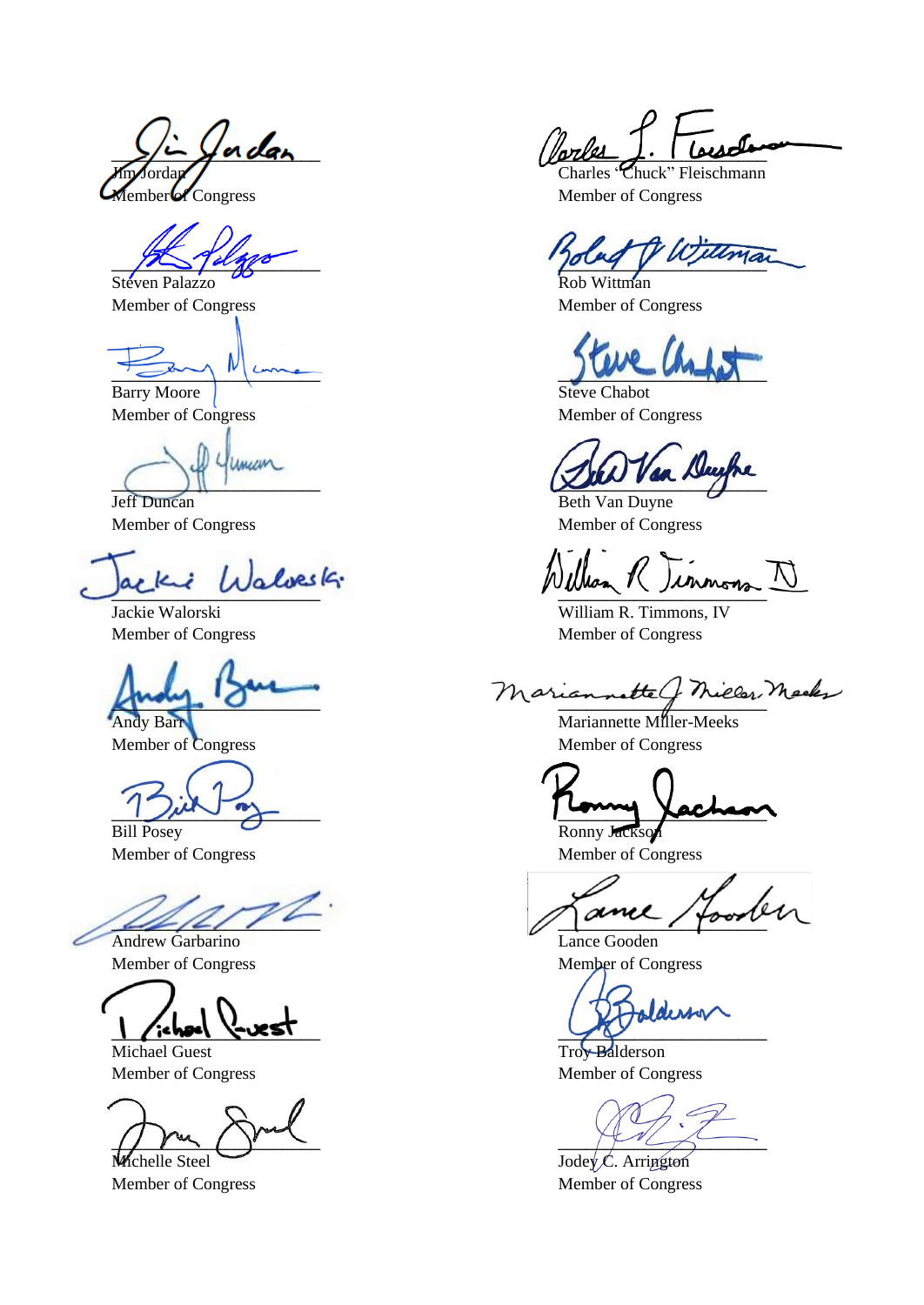$L_z \gtrsim$  it low Julia Letlow Brian Steil

Bill Huizenga () David Schweikert

Neal Dunn Kat Cammack

 $\mu$   $\mu$   $\sigma$   $\alpha$   $\alpha$   $\alpha$   $\alpha$ **John H. Rutherford** Tim Burchett

 $\frac{1}{2}$ 

Mike Bost Chris Stewart Member of Congress Member of Congress

 $\leq t$ Rick W. Allen Don Bacon

Christopher H. Smith Darin LaHood Member of Congress Member of Congress

Joe Wilson Lisa McClain

Member of Congress Member of Congress

 $\int$ 

Gregory Steube Richard Hudson Member of Congress Member of Congress

 $\frac{1}{2}$ 

Member of Congress Member of Congress

pose in the method method in the second service of the second service of the second service of the second service of the second service of the service of the service of the service of the service of the service of the serv

Member of Congress Member of Congress

Member of Congress Member of Congress

 $\frac{1}{2}$  of  $\frac{1}{2}$ 

John R. Moolenaar Morgan H. Griffith Member of Congress Member of Congress Member of Congress

all I ۴м

Member of Congress Member of Congress

 $\bigcup_{i=1}^m$   $\bigcap_{i=1}^m$   $\bigcup_{i=1}^m$   $\bigcap_{i=1}^m$   $\bigcap_{i=1}^m$   $\bigcap_{i=1}^m$   $\bigcap_{i=1}^m$   $\bigcap_{i=1}^m$ 

To Wilson

Member of Congress Member of Congress